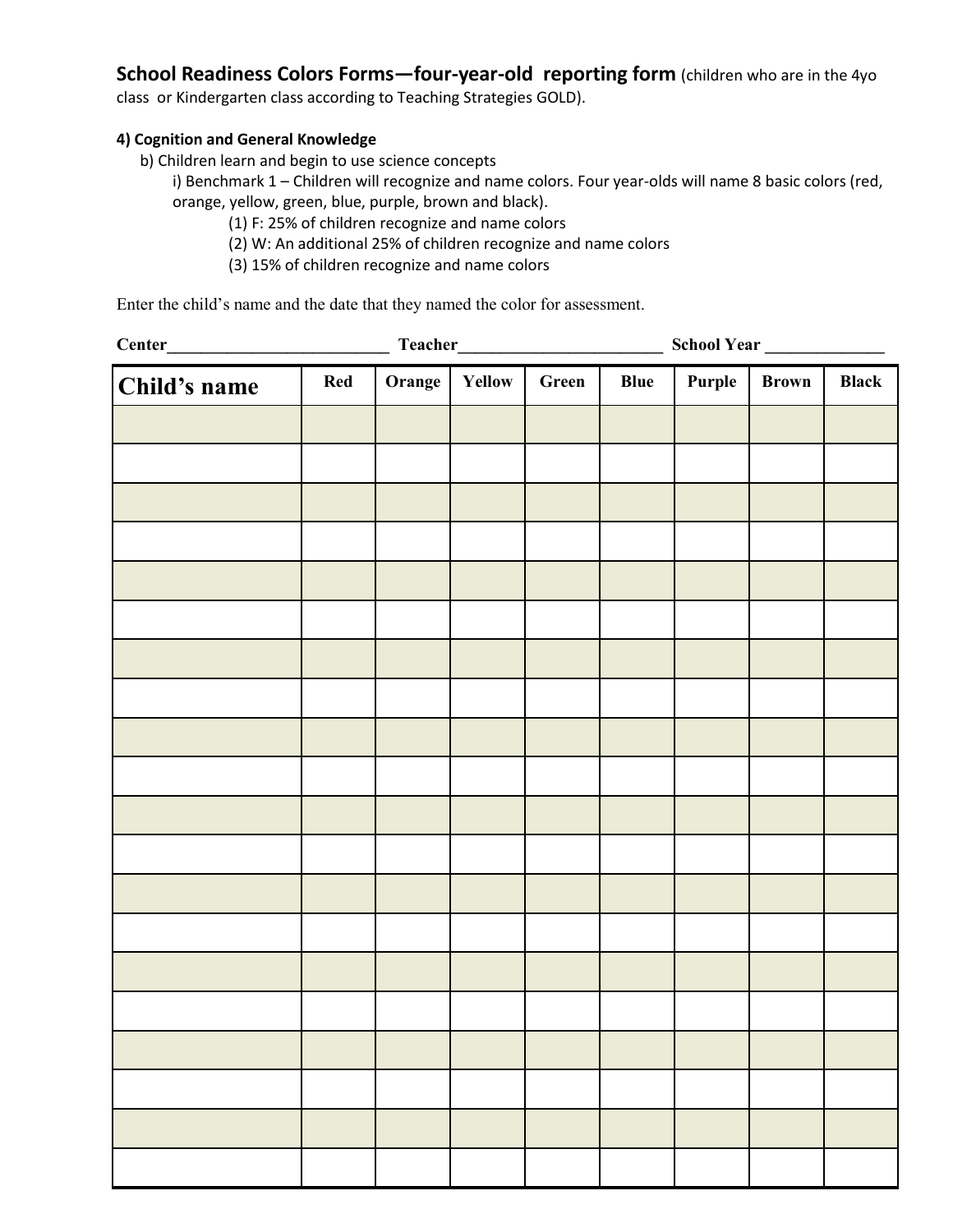# **School Readiness Colors Forms—three-year-old reporting form** (children who are in the 3yo

class according to Teaching Strategies GOLD).

### **4) Cognition and General Knowledge**

b) Children learn and begin to use science concepts

i) Benchmark 1 – Children will recognize and name colors. Three year-olds will point to identify the six primary and secondary colors (red, orange, yellow, green, blue, purple)

(1) F: 25% of children recognize and name colors

(2) W: An additional 25% of children recognize and name colors

(3) 15% of children recognize and name colors

Enter the child's name and the date that they pointed to the correct color when requested. If they named the color enter a N next to the date.

|              | Teacher_ |        |        |       | School Year |        |              |              |  |
|--------------|----------|--------|--------|-------|-------------|--------|--------------|--------------|--|
| Child's name | Red      | Orange | Yellow | Green | <b>Blue</b> | Purple | <b>Brown</b> | <b>Black</b> |  |
|              |          |        |        |       |             |        |              |              |  |
|              |          |        |        |       |             |        |              |              |  |
|              |          |        |        |       |             |        |              |              |  |
|              |          |        |        |       |             |        |              |              |  |
|              |          |        |        |       |             |        |              |              |  |
|              |          |        |        |       |             |        |              |              |  |
|              |          |        |        |       |             |        |              |              |  |
|              |          |        |        |       |             |        |              |              |  |
|              |          |        |        |       |             |        |              |              |  |
|              |          |        |        |       |             |        |              |              |  |
|              |          |        |        |       |             |        |              |              |  |
|              |          |        |        |       |             |        |              |              |  |
|              |          |        |        |       |             |        |              |              |  |
|              |          |        |        |       |             |        |              |              |  |
|              |          |        |        |       |             |        |              |              |  |
|              |          |        |        |       |             |        |              |              |  |
|              |          |        |        |       |             |        |              |              |  |
|              |          |        |        |       |             |        |              |              |  |
|              |          |        |        |       |             |        |              |              |  |
|              |          |        |        |       |             |        |              |              |  |